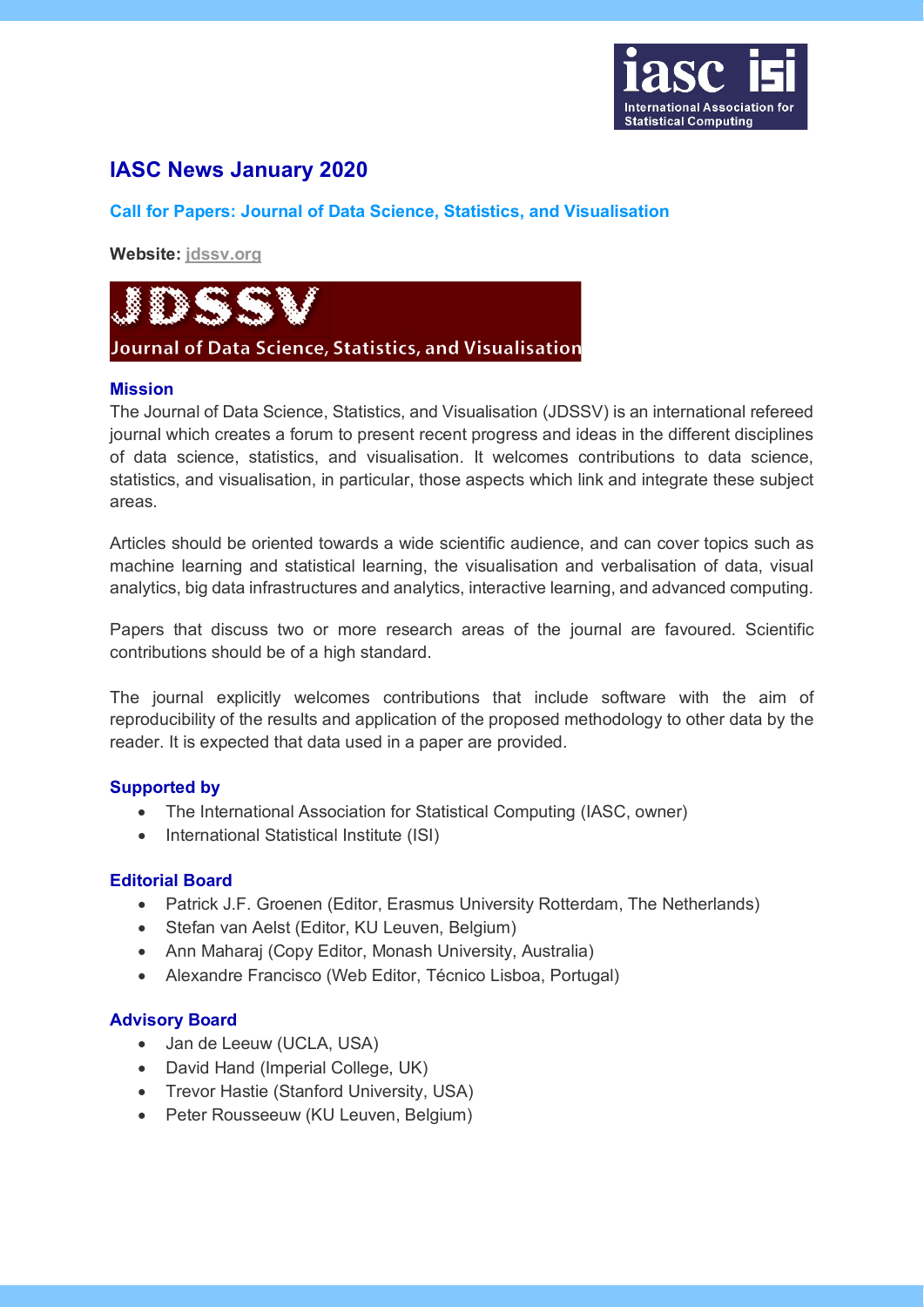#### **IASC Supports the 2nd Conference on Statistics and Data Science**

The 2nd Conference on Statistics and Data Science [\(CSDS 2019\)](http://www.csds2019.ime.ufba.br/) was held in Salvador, BA, Brazil, from November 18-20, 2019. There was a total of 146 participants from seven countries, with a total of about 80 contributions. The local organizers are very thankful to IASC for financial support that helped cover the participation of about 10 local students!



# **Final Reminder: Free Access to Computational Statistics and Data Analysis (CSDA) in Print & Online**

As a member of IASC, you automatically gain free access to Elsevier's CSDA journal. Upon request, you can also obtain the print issues of CSDA at no extra cost. Please select this option in your upcoming membership renewal and also send a confirmatory [e-mail to Margaret de](https://isi-web.org/index.php/about-isi/contact-isi/contact-form)  [Ruiter-Molloy](https://isi-web.org/index.php/about-isi/contact-isi/contact-form) at the ISI Permanent Office if you want to obtain the free print issues. If you were an IASC member in 2018 and/or 2019 and intended to obtain the print issues, but did not receive them, also reach out to Margaret by the end of January 2020. Similarly, if you cannot access the CSDA articles online, also reach out to Margaret. Likely, you need a new access token or password from Elsevier.

# **Data Science, Statistics, and Visualization Conference (29-31July 2020—North Carolina)**

We are delighted to announce that the 2020 Data Science, Statistics, and Visualization (DSSV) conference will be held on 29-31 July in Durham, North Carolina, USA. It is led by the International Association for Statistical Computing, it is hosted by the Statistical and Applied Mathematical Sciences Institute, and it is sponsored by SAS, the statistical software company headquartered in North Carolina.

Visit the [website](https://www.samsi.info/programs-and-activities/research-workshops/2020-data-science-statistics-and-visualisation-conference-july-29-31-2020/) for the DSSV-conference and additional information and updates will be posted there as details are finalized. The plenary speakers are David Dunson, Bobby Gramacy, Cynthia Rudin, and Ming Yuan.